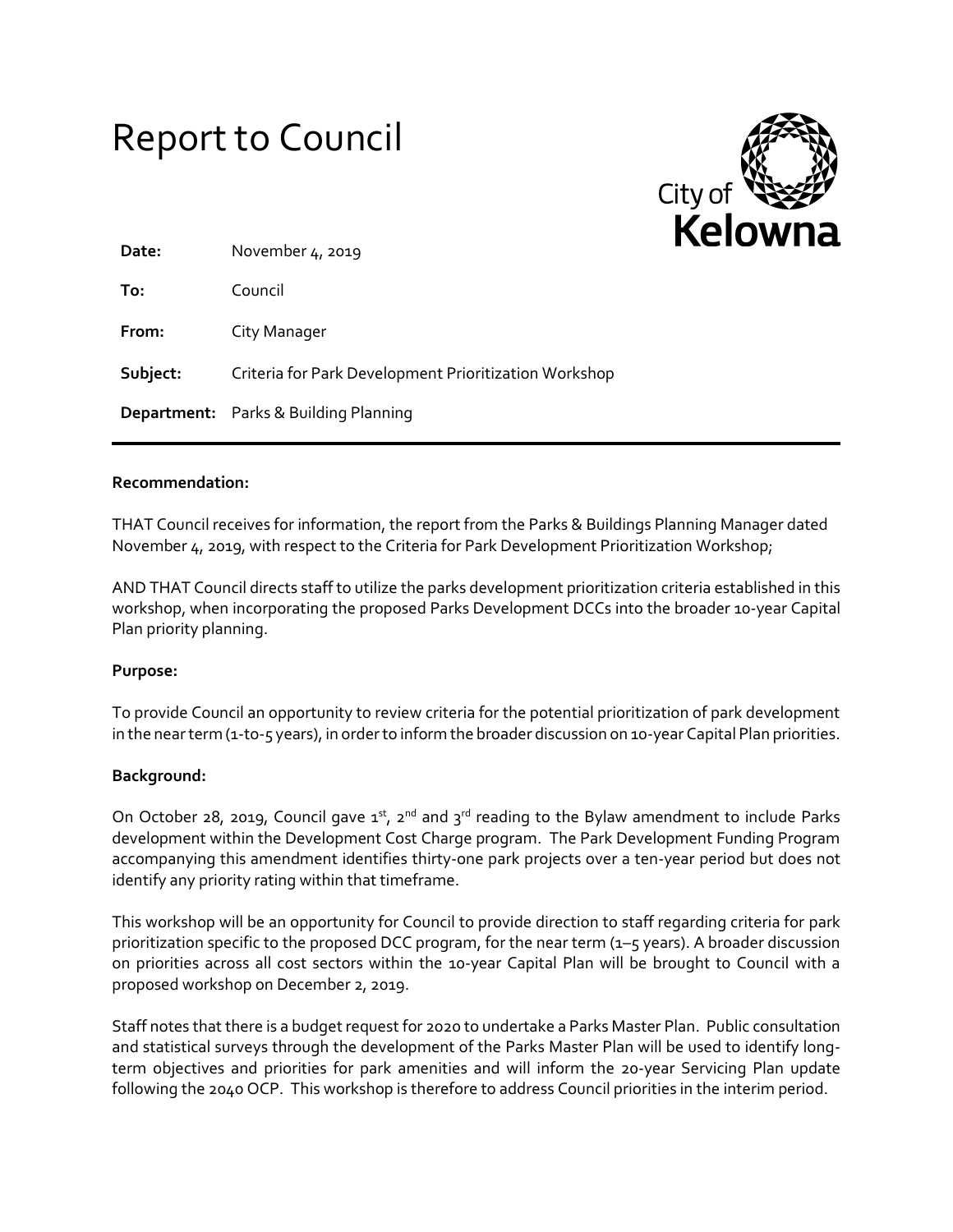Council November 4, 2019 Page 2 of 3 Pages

Direction will be sought to determine the prioritization criteria for each park type, such:

- prioritisation of urban parks, or a balance between urban and suburban areas;
- **•** prioritisation of existing sites;
- $\bullet$  equitable distribution across the City;
- balance between park types;
- community priorities for recreational amenities;
- community-wide appeal; and
- other criteria to be determined.

## **Next Steps**

Feedback from this workshop will establish the parks priority criteria that will be brought back to Council for approval. Staff will use the park priority criteria when incorporating the proposed Parks Development DCCs into the future infrastructure workshop on priorities across all sectors within the 10-year Capital Plan. These criteria are proposed as an interim step and will be revisited once the long-term objectives are determined through the Parks Masterplan.

## **Internal Circulation:**

Partnerships & Investments Infrastructure Sport & Event Services Communications

### **Existing Policy:**

Imagine Kelowna called to create great public spaces, grow vibrant urban centres, preserve Okanagan Lake as a shared resource, and build healthy neighbourhoods for all.

"Prioritizing parks and public spaces in the Core area" is identified as one of the big moves in the 2040 OCP process.

Council Priorities 2019-2022 identified measures to transform this vision into action. Specifically, relevant to this report:

- Vibrant neighbourhoods, by creating animated parks and public spaces
- Vibrant neighbourhoods, through developing accessible and multi-purpose amenities.
- Economic resiliency, through the reduction of the infrastructure deficit.

# **Considerations not applicable to this report:**

Financial/Budgetary Considerations: External Agency/Public Comments: Communications Comments.

**Submitted by**: R. Parlane, Parks & Buildings Planning Manager

**Approved for inclusion:** Derek Edstrom, Divisional Director, Partnerships & Investments